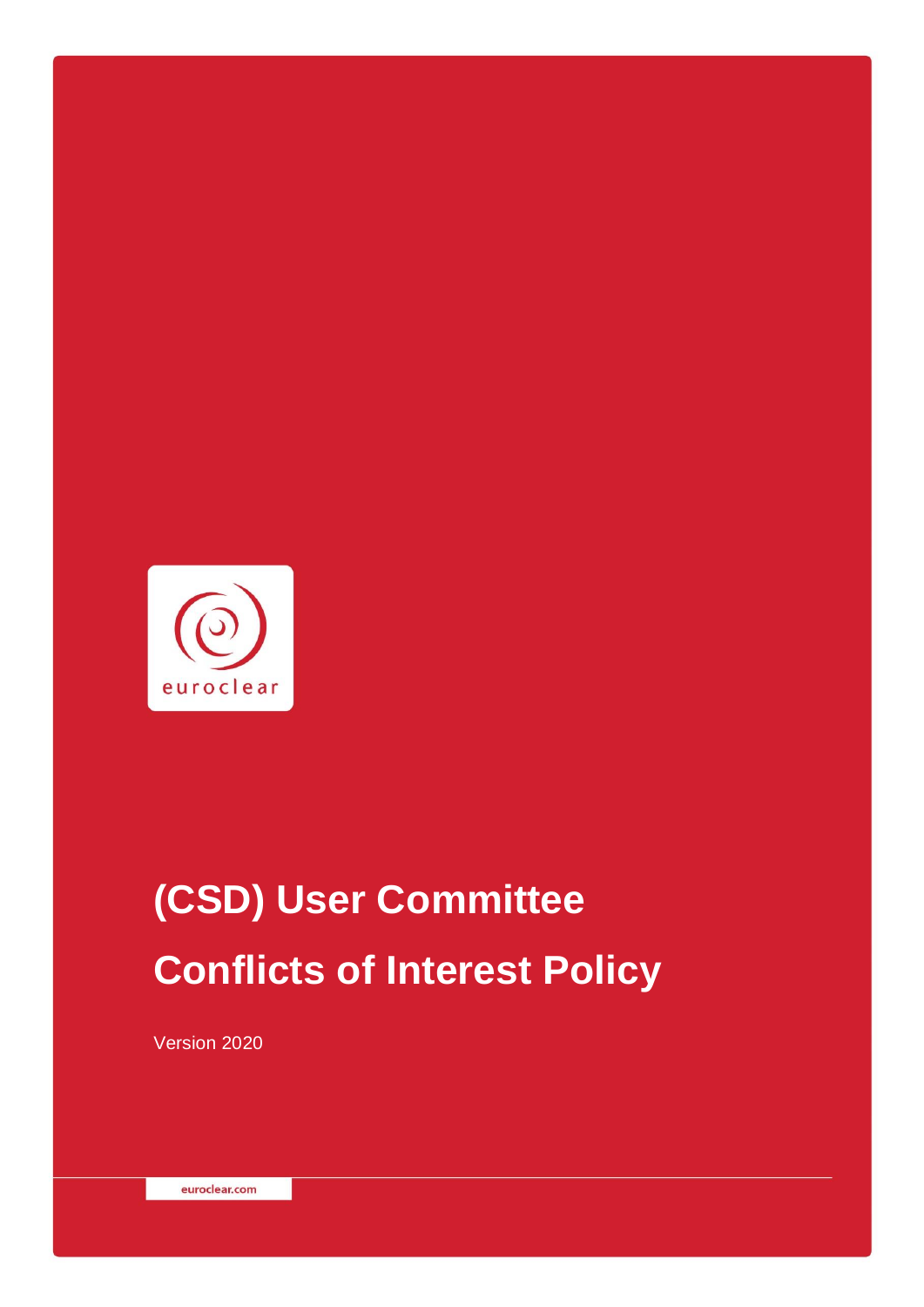# **Contents**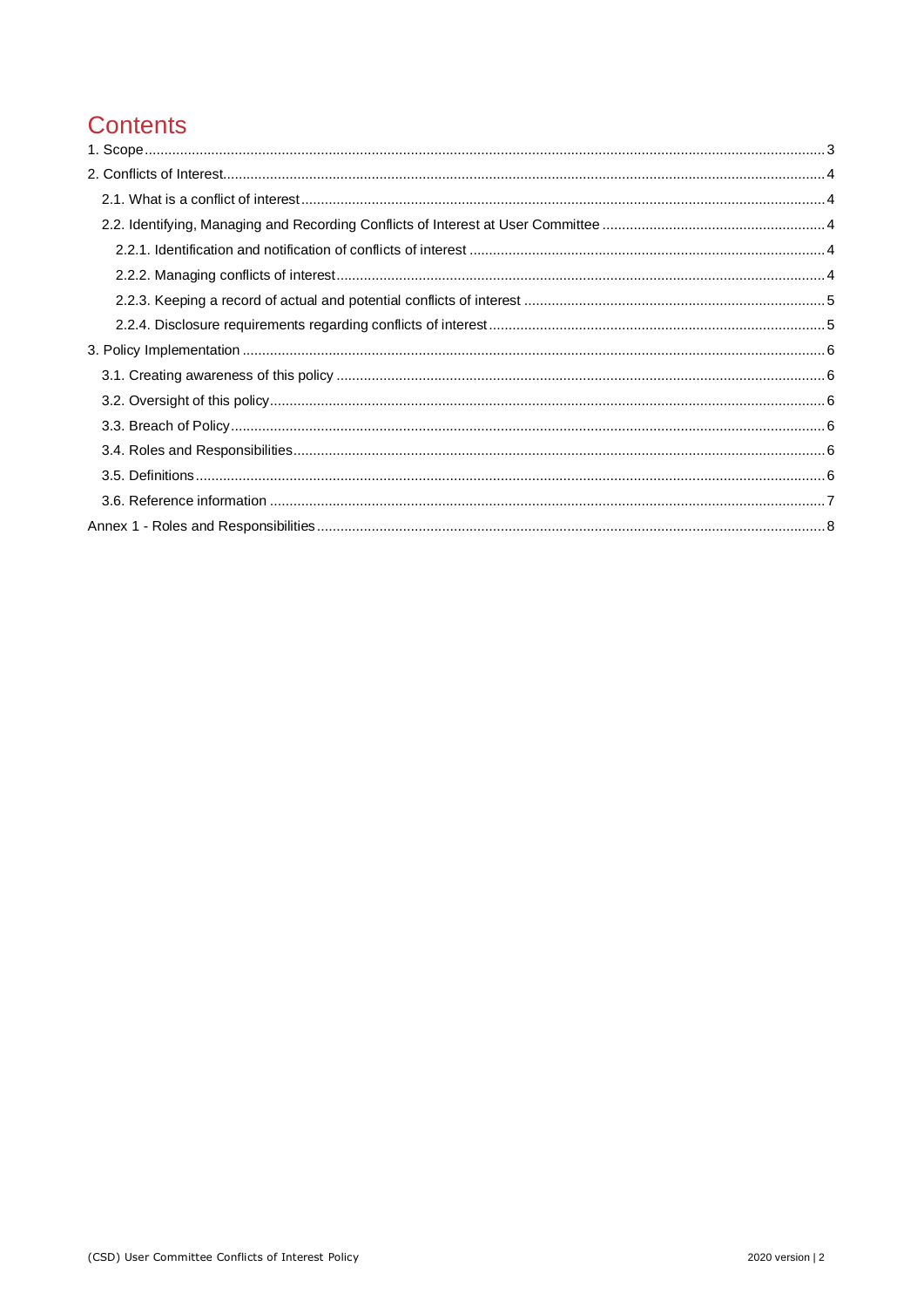# <span id="page-2-0"></span>1. Scope

Each Euroclear CSD has set up a User Committee for the securities settlement system it operates. Such User Committee is an advisory body that is entitled to advise the Euroclear CSD Board on specific matters. The functioning of the User Committee is detailed in its Terms of Reference.

Each User Committee must, in accordance with its Terms of Reference, put in place a Conflict of Interest Policy.

The objective of the present policy is to set out the requirements and expectations for managing conflicts of interest in the User Committees in line with the requirements of the Central Securities Depository Regulation (CSDR).

This policy also aims at ensuring a consistent and transparent approach to conflicts of interest management within User Committees across the Euroclear CSDs with effective measures to:

- identify potential or actual conflicts of interest;
- manage conflicts of interest; and
- record and disclose conflicts of interest.

User Committee members shall proactively identify and manage conflicts of interest when exercising their mandate in the User Committee as set out in this Policy. The CSD undertakes to provide adequate awareness of and support in the application of this policy to the User Committee members.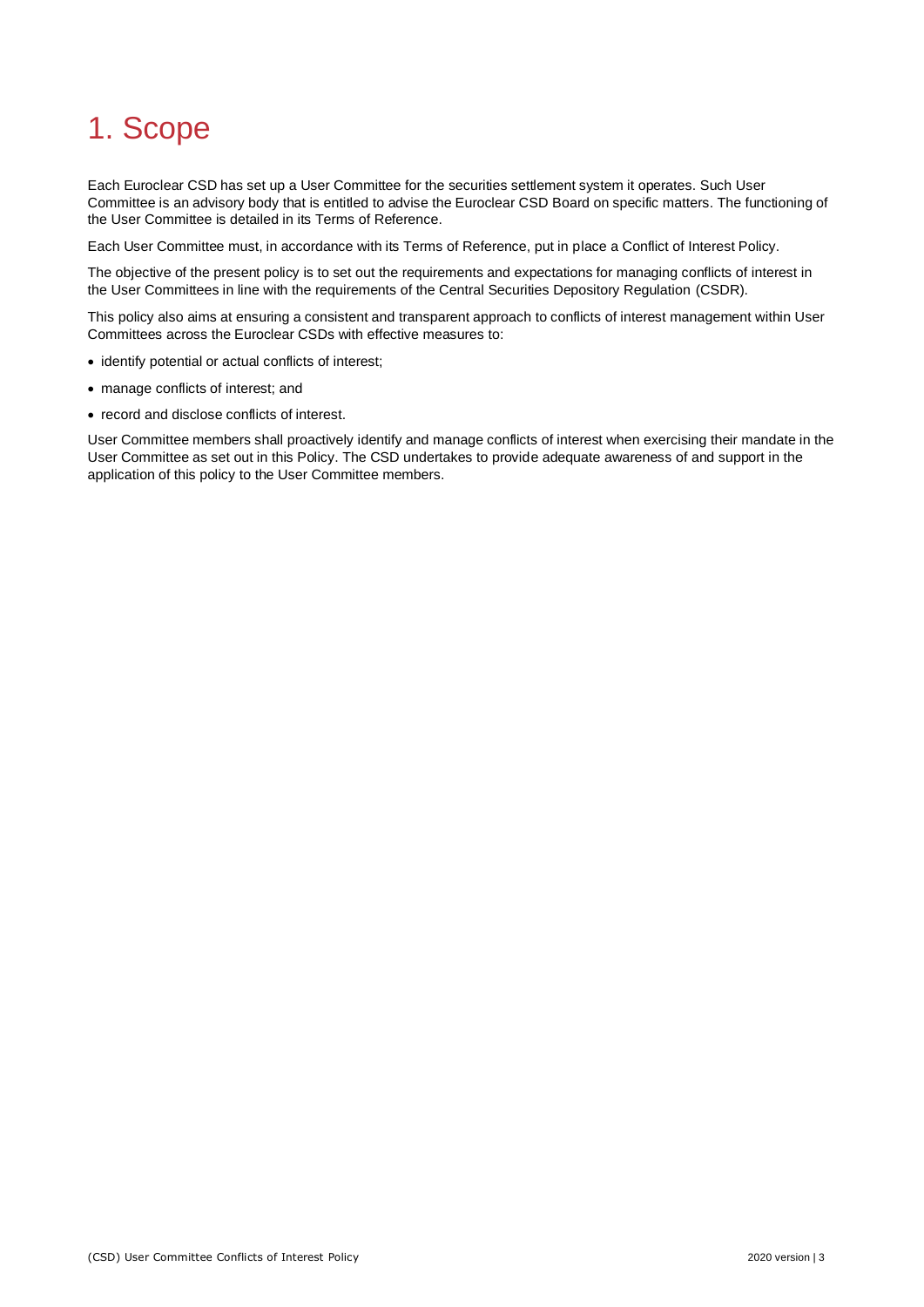# <span id="page-3-0"></span>2. Conflicts of Interest

# <span id="page-3-1"></span>**2.1. What is a conflict of interest**

A conflict of interest (referred to as "actual Conflict of Interest") is a situation pertaining to a User Committee member:

- where the judgment of a User Committee member concerning one interest may be unduly influenced by a second interest of that User Committee member (or a 'Connected Person'), and
- creating a risk of damage to the interests of the Euroclear CSD, another User (or one of its clients) or one (or more) of the User's own clients

A potential conflict of interest ("referred to as "potential Conflict of Interest") is a situation which could potentially create, or could be perceived to create, an actual Conflict of Interest. A Conflict of Interest refers to an actual Conflict of Interest or a potential Conflict of Interest.

The User Committee member may be conflicted either:

- personally (including via persons directly or indirectly linked to them see definition of 'Connected Person') or
- <span id="page-3-2"></span>• qualitate qua , i.e. in their capacity of employee or representative of a User.

# **2.2. Identifying, Managing and Recording Conflicts of Interest at User Committee**

#### <span id="page-3-3"></span>2.2.1. Identification and notification of conflicts of interest

As soon as the User Committee member becomes (or should be reasonably) aware of a Conflict of Interest as defined above and impacting his/her role within this committee, he/she should inform both the Committee Secretary and Chair of the Conflict of Interest.

The User Committee member has the duty to consider and disclose any Conflict of Interest both upon receipt of the agenda of the upcoming meeting and during discussions at the meeting.

#### <span id="page-3-4"></span>2.2.2. Managing conflicts of interest

It is the User Committee Chair's responsibility, assisted by the Committee Secretary and, upon request, by the CSD Compliance Officer, to conclude whether a Conflict of Interest does exist for a User Committee member, or not.

The Chair shall therefore not only assess the Conflict of Interest disclosed by one of the User Committee members but also raise the issue whenever he/she considers that a User Committee member is facing a possible Conflict of Interest on the basis of the agenda or ongoing discussions at the meeting.

In his/her appraisal, the Chair will consider whether the particular matter does give rise to a Conflict of Interest for a User Committee member, by reference to each of the underlying elements of the definition outlined in 2.1 (existence of two conflicting interests and the risk of damage). Where the Chair of a User Committee determines that a member has a Conflict of Interest in relation to a particular matter, that member shall not be allowed to vote on that matter in application of CSDR art. 28.5.

In case the Chair discloses it has a Conflict of Interest or where a member raises a concern that the Chair may have a Conflict of Interest, the members of the User Committee (except the Chair) shall unanimously designate a member acting as Chair to determine whether or not a Conflict of Interest does exist for the Chair. Where the member acting as Chair concludes that the Chair has a Conflict of Interest in relation to a particular matter, the Chair shall not be allowed to vote on that matter.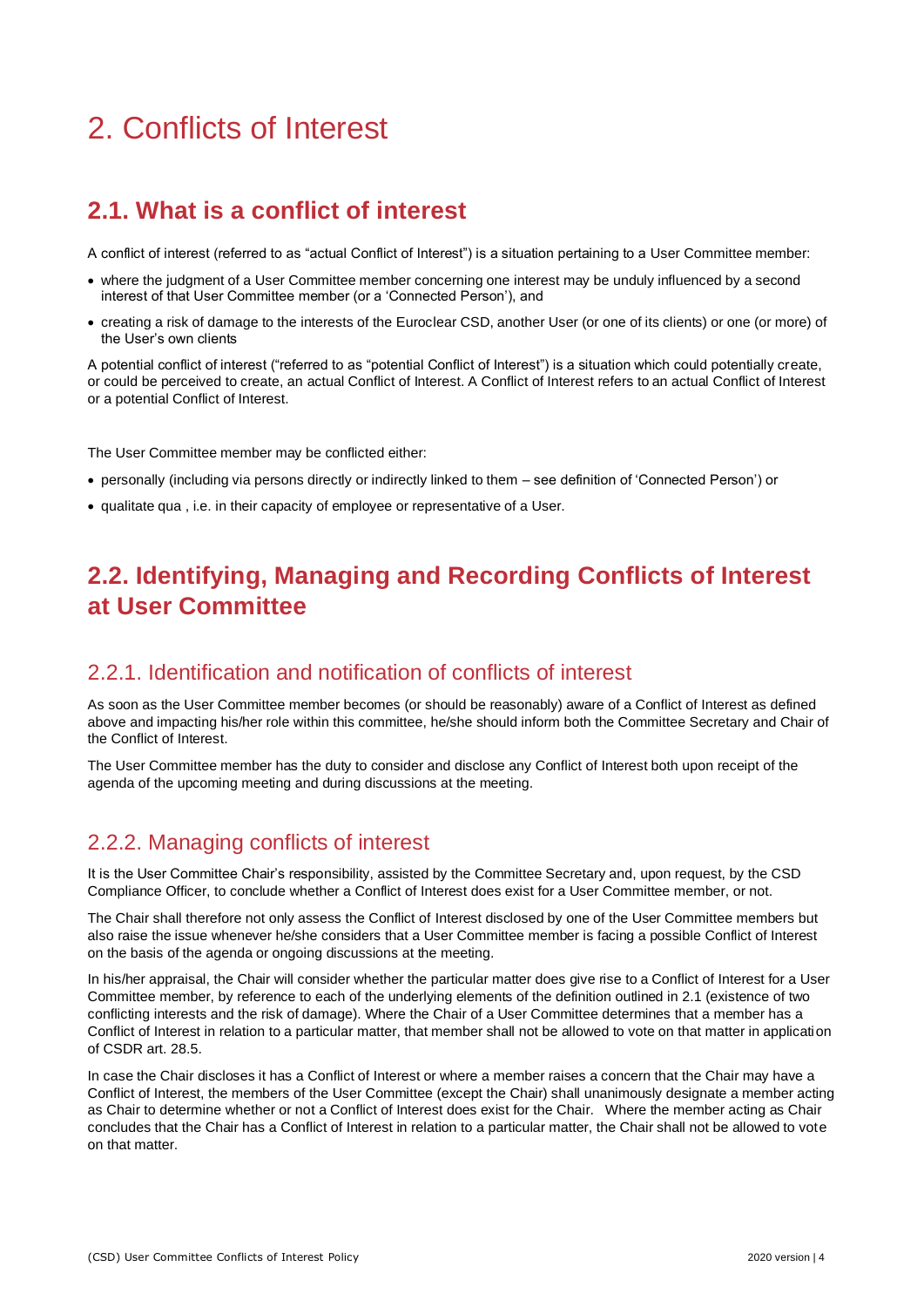#### <span id="page-4-0"></span>2.2.3. Keeping a record of actual and potential conflicts of interest

The Committee Secretary will ensure that disclosures of Conflicts of Interest by User Committee members (and the Chair as the case may be) and decisions relating to Conflicts of Interest, are adequately documented and recorded in the minutes of any relevant meeting.

The Committee Secretary of each Euroclear CSD will record following information in a User Committee Conflicts of Interest Register:

- occurrence ;
- description of the actual or potential Conflict of Interest of User Committee members and;
- <span id="page-4-1"></span>• the measure prescribed by CSDR art. 28.5.

#### 2.2.4. Disclosure requirements regarding conflicts of interest

Euroclear group CSDs must on an annual basis provide their competent authority with information concerning all identified actual Conflicts of Interest, including a description of the measures and controls put in place to manage conflicts identified. This report, which will be based on the User Committee Conflicts of Interest Register, will be verified by the CSD Compliance Officer who will report to the CSD's Board on the compliance of conflicts of interest cases identified or disclosed over the last year prior to disclosure to the authorities.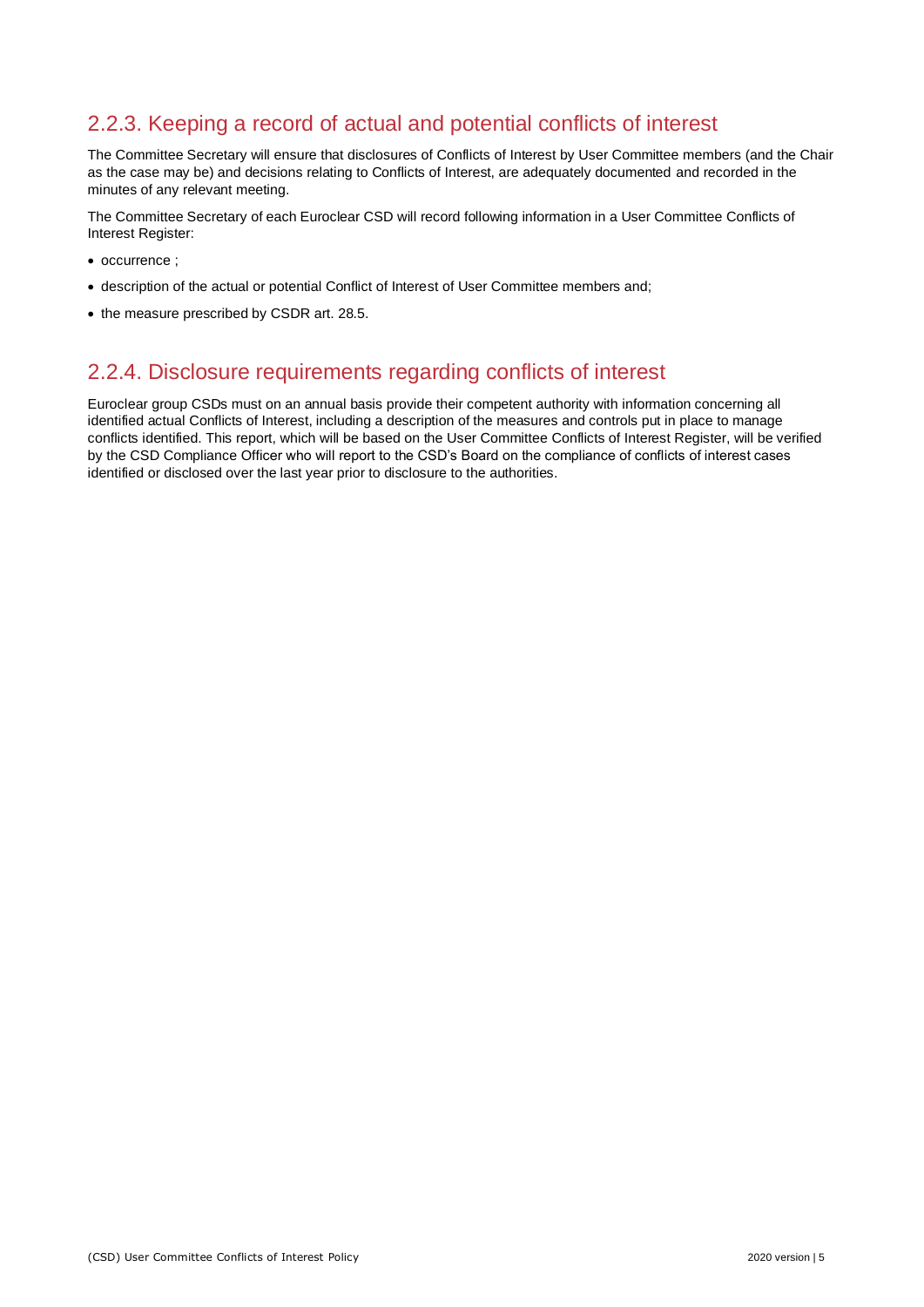# <span id="page-5-0"></span>3. Policy Implementation

### <span id="page-5-1"></span>**3.1. Creating awareness of this policy**

The Committee Secretary is responsible for creating awareness regarding this Policy (including with third parties as required) and ensuring User Committee members, including the Chair, are informed of their responsibilities relating to conflicts of interest and the policies and procedures in place in the CSD.

The Committee Secretary is available to answer any questions that arise in relation to this Policy and its practical application.

# <span id="page-5-2"></span>**3.2. Oversight of this policy**

The content of this policy and all changes thereto will be submitted for approval to the relevant Euroclear CSD Board, subject to the right of the User Committee to request amendments to the Policy, to the extent permitted by the Euroclear CSD's applicable laws.

The Committee Secretary is accountable for overseeing the first line implementation of this policy with Compliance and Ethics responsible for ensuring compliance from a second line point of view. Together they will:

- review this policy at least once a year;
- report any material findings to the Boards; and
- <span id="page-5-3"></span>• recommend amendments or additions, where appropriate.

# **3.3. Breach of Policy**

Breach by any User Committee member of its duties under this Policy may result in his/her removal as a member of the User Committee pursuant to its Terms of Reference.

### <span id="page-5-4"></span>**3.4. Roles and Responsibilities**

<span id="page-5-5"></span>A description of the roles and responsibilities in relation to conflicts of interest in this Policy are set out in Annex [1].

### **3.5. Definitions**

Board (of Directors) means the board of directors of the Euroclear CSD to which this Policy applies.

(Chief) Compliance Officer means the individual whose name has been provided to the CSD regulator as accountable for the Compliance and Ethics function of the Euroclear CSD , and his/her representative

A Connected Person means, for a natural person, all cases of the immediate family, such as:

- spouse or legal partner;
- parents and grandparents, and their spouses or legal partners;
- children and grandchildren, and their spouses or legal partners; and
- siblings and their spouse or legal partners.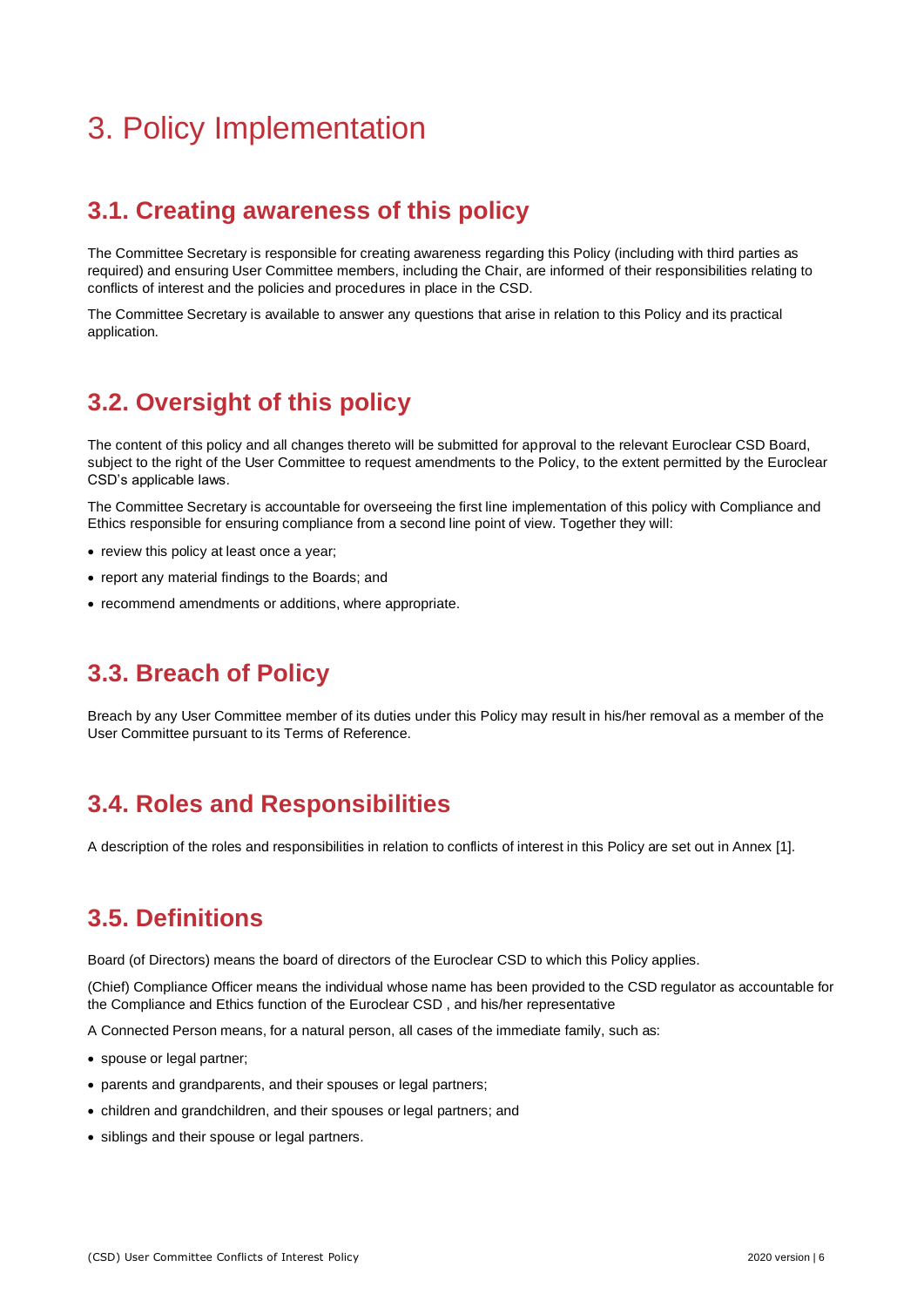It also includes any person having the same domicile or habitual residence as the User committee member.

A legal person will be considered to be directly or indirectly linked to a natural person when that natural person directly or indirectly has legal or de facto control over the legal person.

Committee Secretary means the individual duly appointed by the CSD to act as the committee secretary

User means a natural or legal person that uses or benefits from the services provided by one of the Euroclear CSDs to which this Policy applies, including participants in the settlement system, other users of services and issuers.

User Committee member means any person duly appointed to the User Committee in accordance with the User Committee Terms of Reference.

### <span id="page-6-0"></span>**3.6. Reference information**

| Policy Owner                                          | Corporate Secretariat                         |
|-------------------------------------------------------|-----------------------------------------------|
| Key contact(s)                                        | <b>Committee Secretary</b>                    |
|                                                       | Compliance Officer                            |
| Approved by and date of approval (all Euroclear CSDs) | Euroclear Bank Board - Day Month Year         |
|                                                       | Euroclear UK & Ireland Board - Day Month Year |
|                                                       | Euroclear France Board - Day Month Year       |
|                                                       | Euroclear Nederland Board - Day Month Year    |
|                                                       | Euroclear Belgium Board - Day Month Year      |
|                                                       | Euroclear Finland Board - Day Month Year      |
|                                                       | Euroclear Sweden Board - Day Month Year       |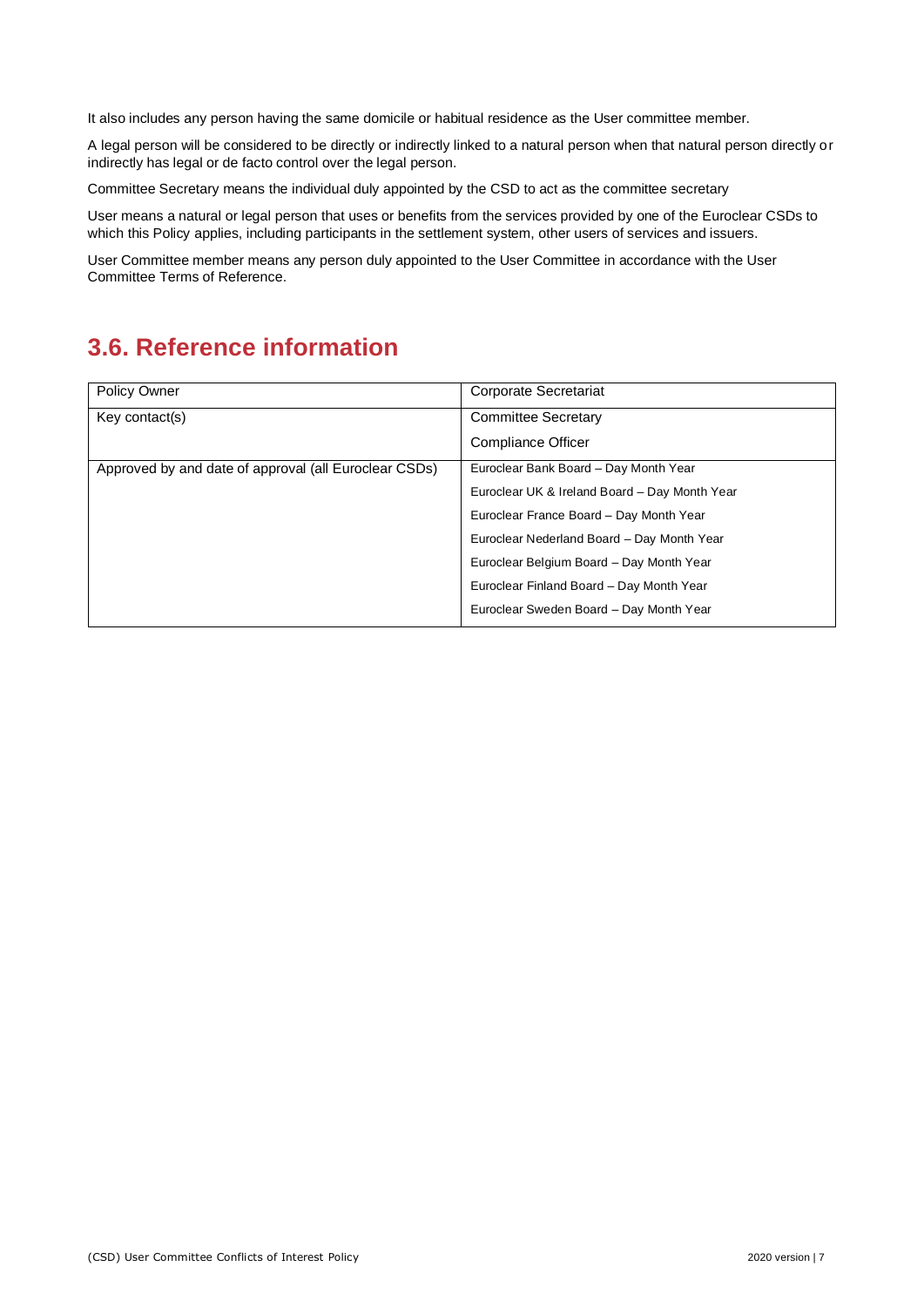# <span id="page-7-0"></span>Annex 1 - Roles and Responsibilities

The roles and responsibilities in relation to conflicts of interest in this policy are as follows:

| Function                   | Roles and responsibilities                                                                                                                                                                                                                                                                     |
|----------------------------|------------------------------------------------------------------------------------------------------------------------------------------------------------------------------------------------------------------------------------------------------------------------------------------------|
| Board                      | The Board has overall responsibility for ensuring there are effective policies,<br>processes and procedures in place for the management of conflicts of interest in the<br>Company; including identification and management of conflicts of interests that relate<br>to User committee members |
| User Committee members     | Every User committee member is responsible for identifying any Conflict of Interest<br>arising in respect of their own User committee membership and for acting in<br>accordance with this Policy and the general legal and regulatory provisions on<br>conflicts of interest.                 |
| Senior Management          | Senior Management is responsible to ensure that the User Committee puts in place<br>and ensure the effective implementation of a Conflicts of Interest Policy                                                                                                                                  |
| <b>Committee Secretary</b> | The Committee Secretary is responsible for:                                                                                                                                                                                                                                                    |
|                            | • Supporting the processes and procedures for the identification and management of<br>Conflicts of Interests including making this Policy available to all User Committee<br>members and ensuring due awareness on how the policy applies to User committee<br>members:                        |
|                            | • Minuting and recording the Conflict of Interest and the measures taken in the<br>Register                                                                                                                                                                                                    |
| Compliance Officer         | The Compliance Officer will:                                                                                                                                                                                                                                                                   |
|                            | • Monitor the effectiveness of Conflict of Interests measures and controls;                                                                                                                                                                                                                    |
|                            | • Report to the Board on an annual basis on the overall compliance with this Policy                                                                                                                                                                                                            |
| <b>Internal Audit</b>      | This Policy will be part of the independent audit and review of the effectiveness of the<br>Conflict of Interest policies, processes and procedures to be carried out by Internal<br>Audit in the CSDs                                                                                         |